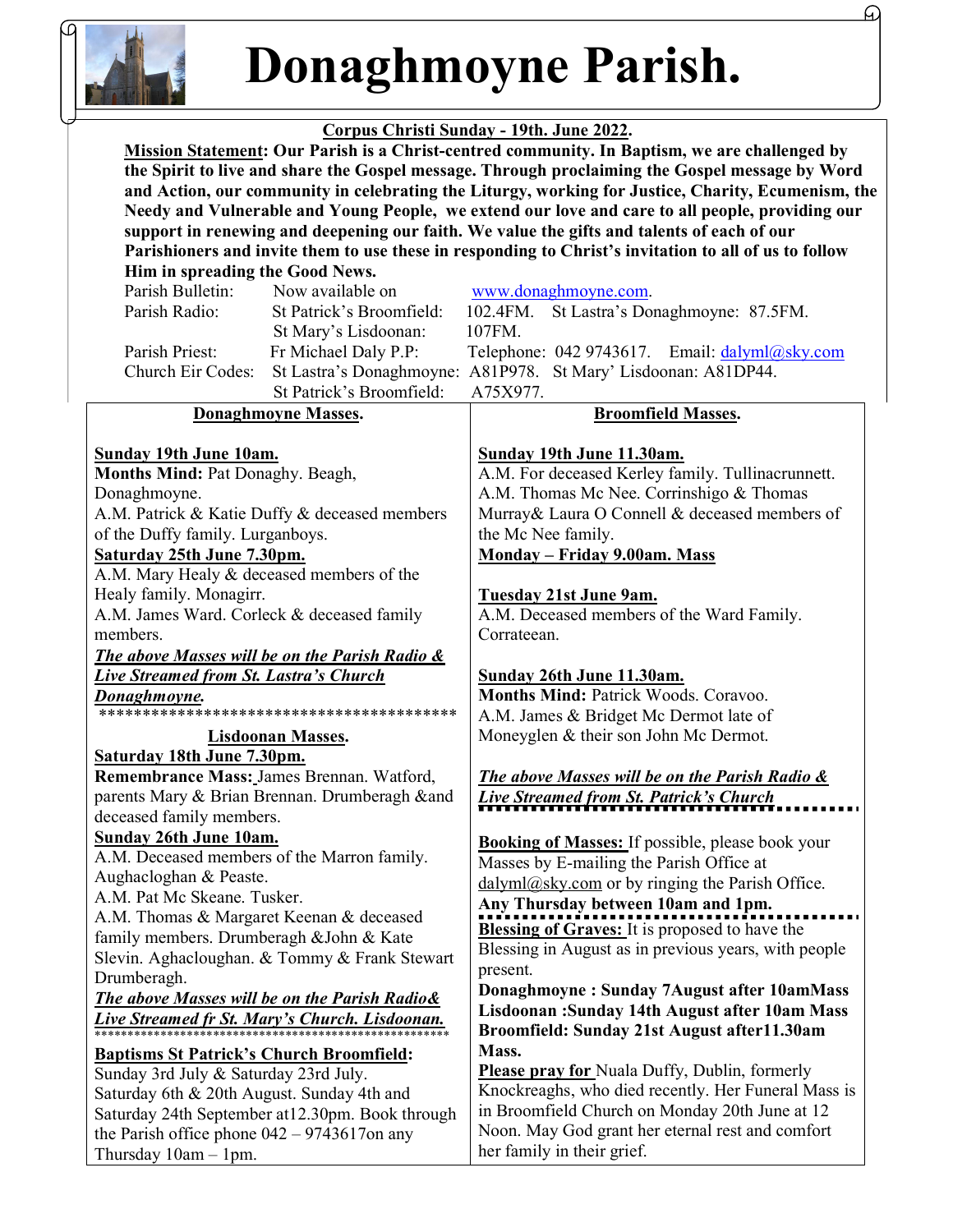Support Ukrainian Refugees: People can now register with the Irish Red Cross to pledge accommodation and other services. The Irish Red Cross is keen to ensure that refugees from Ukraine experience a warm welcome from communities throughout Ireland as they recover from the trauma of recent days. For more Information, visit https://registerofpledges.redcross.ie or www.RedCross.ie/pledge \*\*\*\*\*\*\*\*\*\*\*\*\*\*\*\*\*\*\*\*\*\*\*\*\*\*\*\*\*\*\*\*\*\*\*\*\*\*\*\*\*\*\*\*\*\*\*\*\*\*\*\*\*\*\*\*\*\*\*\*\*\*\*\*\*\*\*\*\*\*\*\*\*\*\*\*\*\*\*\*\*\*\*\*

The Fr. Noel Conlon Charitable Trust: This year we are undertaking a project to help the homeless (Fr. Peter Mc Verry Trust, Threshold, Focus Ireland & Bro. Kevin) We hope to raise much needed funds for these charities who work tirelessly for the homeless in Ireland. Please keep free Sunday 19th June $@11.30$ a.m. for 7K charity walk in Inniskeen. Registration  $\omega$  1 lam in the community centre, fee €25. Walk to commence from community centre. To sponsor him, contact Fr. Noel at 042-9378678, Paul at 0872729968, Trisha at 0872392057 or Noel at 0862375507. (Also I hope to undertake a 122K walking challenge in the Yorkshire dales to raise funds for these charities. All support is much appreciated).

**Donaghmoyne AED & CPR training:** Heart saver AED courses will take place in Donaghmoyne community centre on Monday 20th June from 7 – 9pm and the Community Room, Church View Houses, Broomfield on Monday 27th June from 7pm to 9.00pm. Courses are free of charge to all. Please contact: roryekelly@gmail.com or 087 9827865

Killanny St Peregrine Mass: Each Tuesday night at 7pm. This Mass is a prayer of intercession for those that are ill. The families of the ill and those who care for them are welcome to attend Mass; a relic of St Peregrine will be venerated.

### A Prayer At Exam Time:

Lord. As I face into examination time, I turn once more to you asking for your blessing and assistance. I ask you to give me peace of mind with a strong sense of work at this time. May I give myself space and time to revise and prepare to sit my examinations? Help me to keep focused on this task and not get too distracted by other aspects of my life. Keep me from getting into a panic and help me to do justice to all my work and preparations. On the days of my examinations, keep me calm; help me to think clearly and understand what I am being asked and to recall the study & work I have put in so far. Above all, Lord, I ask that you will allow my efforts to bring about the life you have planned for me, may I be open to your vision of what you wish for me and may I accomplish this now and in my future life. Amen.

#### Medjugorje:

July 13th to 20th direct from Dublin to Mostar  $\epsilon$ 735 pps all inc. Spiritual Leader Rev Fr Patrick Mc Ginn, Monaghan. Group Leader, Marian Kane. Further information call 087 2713260. Limited availability left. www.clogherdiocese.ie This report has now gone to the national team and we will be engaging with you and with parishes and groups later in the year as we continue to walk together, prayerfully discerning what God wants of us now and into the future.

#### Are you living in Ireland undocumented?

Do you know someone who may be an undocumented migrant? Undocumented people can apply for a legal status now. Applications for the new government undocumented scheme are open until 31 July. Don't miss this life changing opportunity. To check your eligibility and get support to apply visit the Migrants Rights Centre Ireland website www.mrci.ie or email info@mrci.ie or contact 083-0755387.

#### Lough Derg Three Day Pilgrimage:

Continues until 15th August (Sat 13th Aug is final day to begin the Pilgrimage). Admission  $\epsilon$ 80 | Booking advised | Concessions available for students, seniors and groups. All booking info, including organised parish groups available at www.loughderg.org, email info@loughderg.org or telephone 0(0353) 71 9861518.

#### Synodal Pathway:

The report giving the Diocese of Clogher synthesis of views expressed during the first phase of the listening process has been published and is now available on the homepage of our diocesan website

www.clogherdiocese.ie This report has now gone to the national team and we will be engaging with you and with parishes and groups later in the year as we continue to walk together, prayerfully discerning what God wants of us now and into the future.

## Training as a Couples & Relationship Counsellor with Accord:

Are you interested in training as a Couples and Relationships Counsellor? Accord – setting the standard in couples and relationship Counsellor for over 60 years. Clinical Placements available. No course fee. Expressions of interest with your name, mobile number and email address to  $\frac{info(Qaccord,ie)}{p}$  by the  $30<sup>th</sup>$  June 2022. Terms & conditions apply.

#### Bingo:

Donaghmoyne Community Centre on Friday 24th June at 8pm.Bigger Jackpot winner takes all on the night.